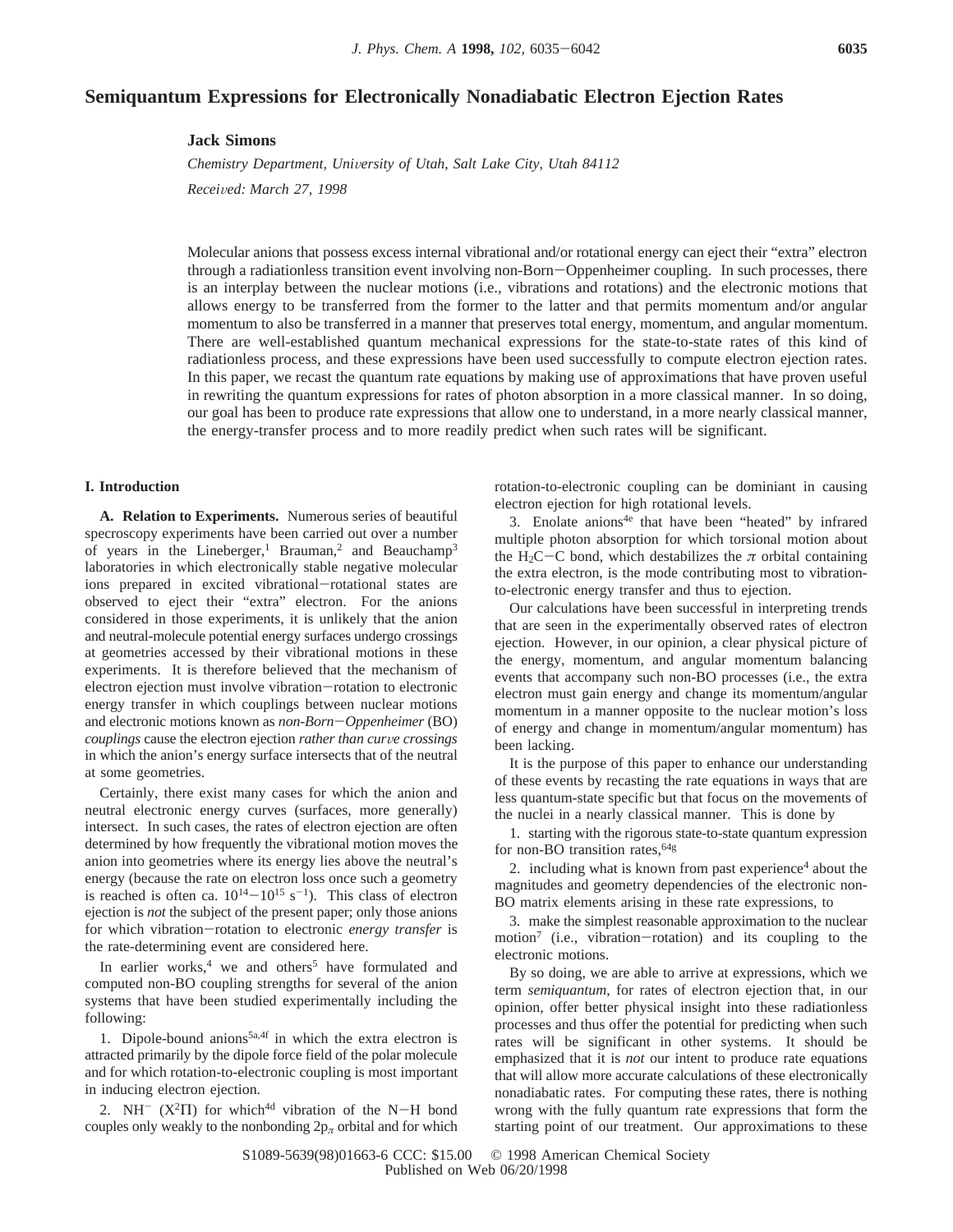rate expressions, instead, provide expressions that are more readily understood and interpreted than the fully quantum equations.

**B. State-to-State Quantum Rate Expression.** Within the Born-Oppenheimer approximation, the electronic Schrödinger equation

$$
h_e(r|Q) \psi_k(r|Q) = E_k(Q) \psi_k(r|Q)
$$
 (1)

is solved to obtain electronic wave functions  $\psi_k(r|Q)$ , which are functions of the molecule's electronic coordinates (collectively denoted *r*) and atomic coordinates (denoted *Q*), and the corresponding electronic energies  $E_k(Q)$ , which are functions of the *Q* coordinates. The electronic Hamiltonian

$$
h_{e}(r|Q) = \sum_{i} \{-\hbar^{2}/2m_{e}\nabla_{i}^{2} + \frac{1}{2}\sum_{j\neq i} e^{2}/r_{i,j} - \sum_{a} Z_{a}e^{2}/r_{i,a} + \frac{1}{2}\sum_{a\neq b} Z_{a}Z_{b}e^{2}/R_{a,b}\} (2)
$$

contains, respectively, the sum of the kinetic energies of the electrons, the electron-electron repulsion, the electron-nuclear Coulomb attraction, and the nuclear-nuclear repulsion energy.

Given the solutions to the electronic Schrödinger equation, the solutions of the full Schrödinger equation (i.e., the equation in which all nuclei and electrons are moving)

$$
H(r|Q) \Psi(r, Q) = E\Psi(r, Q)
$$
 (3)

are expressed as sums over the (complete set of functions of the electronic coordinates *r*) electronic functions  $\{\psi_k(r|Q)\}\$ 

$$
\Psi(r, Q) = \sum_{k} \psi_{k}(r|Q) \chi_{k}(Q) \tag{4}
$$

with the  $\chi_k(Q)$  carrying the remaining  $Q$  dependence. When substituted into the full Schrödinger

$$
(H - E) \sum_{k} \psi_k(r|Q) \chi_k(Q) = 0 \tag{5}
$$

then using the fact that the full Hamiltonian  $H$  is  $h<sub>e</sub>$  plus the kinetic energy operator for nuclear motion *T*

$$
H = h_{\rm e} + T = h_{\rm e} + \sum_{a} (-\hbar^2 / 2m_{\rm a} \nabla_{\rm a}^2)
$$
 (6)

premultiplying the above Schrödinger equation by  $\psi_n$  and integrating over the electronic coordinates gives the set of coupled equations that need to be solved for the  $\{\chi_k\}$ :

$$
\sum_{k} \int \psi_{n}^{*}(r|Q)\{h_{e} + T - E\} \psi_{k}(r|Q) \chi_{k}(Q) dr =
$$
  

$$
\{E_{n}(Q) - E\} \chi_{n}(Q) + T\chi_{n}(Q) +
$$
  

$$
\sum_{a} \sum_{k} \{ \int \psi_{n}^{*}(r|Q)(-i\hbar \partial \psi_{k}/\partial R_{a})(-i\hbar \partial \chi_{k}/\partial R_{a})/m_{a} dr +
$$
  

$$
\int \psi_{n}^{*}(r|Q)(-\hbar^{2} \partial^{2} \psi_{k}/\partial R_{a}^{2})/2m_{a} dr \chi_{k} = 0
$$
 (7)

The expression

$$
\{E_n(Q) - E\}\chi_n(Q) + T\chi_n(Q) = 0
$$
 (8a)

is the equation governing the nuclear motion functions  $\{\chi_{kL}$ -(*Q*)} in the absence of the non-Born-Oppenheimer (non-BO) coupling terms (i.e., the latter two terms in eq 7). Within this model, the vibration-rotation functions  $\{\chi_k(Q)\}\$  of each specific electronic state labeled *<sup>k</sup>* are found by solving the vibrationrotation Schrödinger equation

$$
\{T + E_k(Q)\}\chi_{k,L}(Q) = \epsilon_{k,L}\chi_{k,L}(Q) \tag{8b}
$$

There are a complete set of functions of  $Q$  (i.e., the  $\{\chi_{k,L}\}$  for *each* electronic state *k*.

In the theory of radiationless transitions as covered in this paper,6,4g the two non-BO terms are treated as perturbations (not externally applied, but arising as imperfections within this model of molecular structure) that can induce transitions between unperturbed states each of which is taken to be a specific Born-Oppenheimer product state:

$$
\Psi_{k,L}(r,Q) \simeq \psi_k(r|Q)\chi_{k,L}(Q) \tag{9}
$$

It is reasonably well-established that the non-BO coupling term involving second derivatives of the electronic wave function contributes less to the coupling than do the terms ( $-i\hbar \partial \psi_k / \partial R_a$ )-(-*i*p*∂øk*/*∂Ra*)/*ma* having first derivatives of the electronic and vibration-rotation functions. Hence, it is only the latter terms that will be discussed further in this paper.

With this background, the rate  $R(s^{-1})$  of transition from a Born-Oppenheimer initial state  $\Psi_i = \psi_i \chi_i$  to a final state  $\Psi_f$  $= \psi_f \chi_f$  is given, via first-order perturbation theory, as

$$
R = (2\pi/\hbar) \int |\langle \chi_{i} | \langle \psi_{i} | P | \psi_{f} \rangle \langle P / \mu \rangle \chi_{f} \rangle|^{2} \delta(\epsilon_{f} + E - \epsilon_{i}) \rho(E) dE
$$
\n(10)

Here,  $\epsilon_{\text{if}}$  are the vibration-rotation energies of the initial (anion) and final (neutral) states, and *E* denotes the kinetic energy carried away by the ejected electron (e.g., the initial state corresponds to an anion and the final state to a neutral molecule plus an ejected electron). The density  $\rho$  of translational energy states of the ejected electron is related to the kinetic energy by  $\rho(E) = 4\pi m_e L^3 (2meE)^{1/2}/\hbar^2$ . Here and elsewhere, we use the short-hand notation involving  $P\psi P\chi/\mu$  to symbolize the action of the multidimensional derivative operators arising in the non-BO couplings

$$
(P\psi_f)(P/\mu\chi_f) = \sum_a (-i\hbar \partial \psi_f / \partial R_a)(-i\hbar \partial \chi_f / \partial R_a) / m_a \quad (11)
$$

where  $R_a$  runs over the Cartesian coordinates  $(X_a, Y_a, Z_a)$  of the *a*th atom whose mass is *ma*.

**C. The Electronic Non-BO Matrix Elements.** The integrals over the anion and neutral-plus-free-electron electronic states

$$
m_{i,f} = \langle \psi_f | P | \psi_i \rangle \tag{12}
$$

are known to be large in magnitude only under special circumstances:

1. The orbital of the anion from which an electron is ejected to form the state  $\psi_f$  of the neutral (usually the anion's highest occupied molecular orbital (HOMO)) must *be strongly modulated* or affected by movement of the molecule in one or more directions (*Q*). That is,  $\partial \psi_i / \partial Q$ , which appears in  $P \psi_i$ , must be significant or the above integral will be small.

2. The state-to-state energy gap  $\epsilon_i - \epsilon_f$ , which is equal to the energy *E* of the ejected electron, must not be too large; otherwise, the oscillations in the ejected electron's wave function *ψ*<sup>f</sup> will be so rapid as to render overlap with *∂ψ*i/*∂Q* negligible again, making the above integral small.

Moreover, symmetry can cause  $m_{i,f} = \langle \psi_f | P | \psi_i \rangle$  to vanish. In particular, if the direct products of the symmetry of  $\psi_i$  and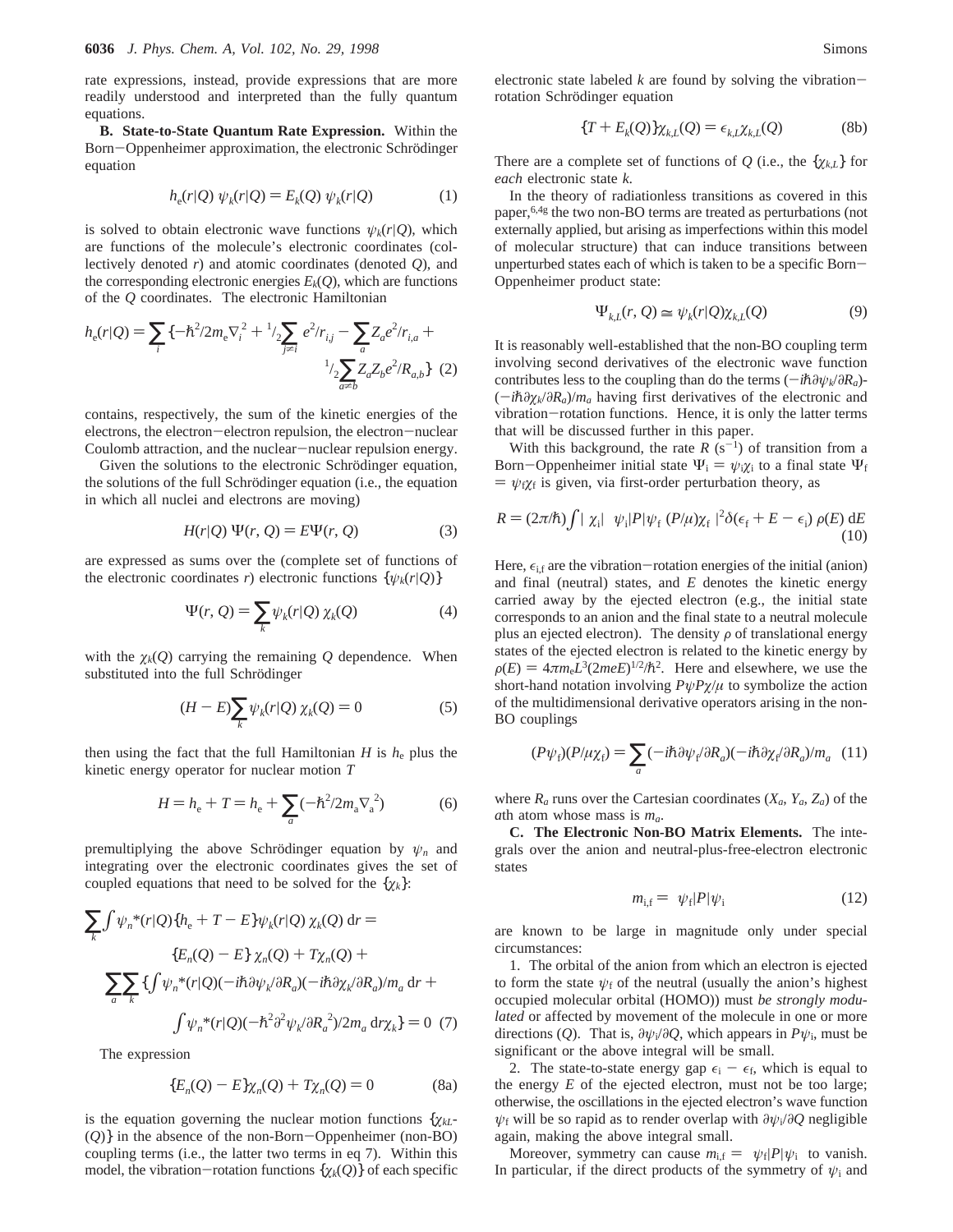

**Figure 1.** Orbital response of NH<sup>-</sup>'s  $2p_\pi$  orbital to (a) vibration of the  $N-H$  bond (left) and (b) rotation of the  $N-H$  bond (right).

of  $\partial/\partial Q$  do not match that of  $\psi_f$ , then  $m_{i,f}$  will vanish (i.e., if direct product of the HOMO's symmetry and the symmetry of the vibration or rotation motion from which energy is transferred determines the symmetry of the ejected electron's continuum orbital).

Let us consider these conditions in more detail before proceeding further because they form the basis for approximations that are introduced later and that are important components in our treatment. The derivatives (i.e., the dynamic responses) of the anion's orbitals to nuclear motions *∂ψ*i/*∂Q* arise from two sources:

1. The orbital's LCAO-MO coefficients depend on the positions of the atoms (or, equivalently, on the anion's bond lengths and internal angles). For example, the *π*\* orbital of an olefin anion that contains the "extra" electron is affected by stretching or twisting the  $C-C$  bond involving this orbital because the LCAO-MO coefficients depend on the bond length and twist angle. As the bond stretches or twists, the *π*\* orbital's LCAO-MO coefficients vary, as a result of which the orbital's energy, radial extent, and other properties also vary.

2. The atomic orbitals (AO) themselves dynamically respond to the motions of the atomic centers. For example, vibration of the X2<sup>Π</sup> NH- anion's N-H bond induces d*<sup>π</sup>* character into the  $2p_{\pi}$  orbital containing the extra electron as shown in Figure 1. Alternatively, rotation of this anion's N-H bond axis causes the  $2p_\pi$  HOMO to acquire some  $2p_\sigma$  character (see Figure 1) again). Such AO responses can be evaluated using the same analytical derivative methods that have made computation of potential energy gradients and Hessians powerful tools in quantum chemistry.

Another view of how the LCAO-MO coefficients vary with geometry can be achieved by differentiating  $h_e\psi_i = E_i\psi_i$  with respect to *Q* (an arbitrary molecular motion), premultiplying by the anion-plus-free-electron function  $\psi_f$ , and integrating over the electronic coordinates r to obtain

$$
\langle \psi_{\rm f} | \partial h_{\rm e} / \partial Q | \psi_{\rm i} \rangle / (E_{\rm i} - E_{\rm f} - E) = \langle \psi_{\rm f} | \partial / \partial Q \psi_{\rm i} \rangle \tag{13}
$$

In this form, one sees that the response of the anion's electronic state, when projected against the neutral-plus-free-electron state to which it will decay, will be enhanced at geometries where the anion and neutral potential surfaces approach closely (so the denominator in eq 13 is small). Enhancement is also effected when the initial and final states have a strong matrix element of the "force operator" *∂h*e/*∂Q*. The latter is effectively a one-electron operator involving derivatives of the electronnuclear Coulomb attraction potential  $\sum_{i} \sum_{a} Z_{a} e^{2} / r_{ii,a}$ , so the matrix element  $\langle \psi_f | \partial h_e / \partial Q | \psi_i \rangle$  can be visualized as  $\langle \phi_f | \partial h_e / \partial Q | \phi_i \rangle$ , where  $\phi_i$  is the anion's HOMO and  $\phi_f$  is the continuum orbital of the ejected electron. At geometries where the anion-neutral energy surfaces are far removed, the denominator in eq 13 will attenuate the coupling. If the state-to-state energy difference  $\epsilon_i - \epsilon_f =$ *E* accompaning the electron ejection is large, the integral  $\langle \phi_f | \partial h_e \rangle$ 



**Figure 2.** Anion (lower) and neutral (upper) potential energy surfaces illustrative of NH- where the surface spacing does not vary strongly along *R*.

*∂Q*| $\phi$ <sub>*i*</sub> $\rho$  will be small because the continuum orbital  $\phi$ <sup>f</sup> will be highly oscillatory and thus will not overlap well with (*∂h*e/*∂Q*)*φ*i.

In summary, for non-BO coupling to be significant, $4$  the *anion's HOMO must be strongly modulated* by a motion (vibration or rotation) of the molecule's nuclear framework and *the state-to-state energy gap must not be too large* as to render the HOMO-to-continuum-orbital overlap insignificant. For the HOMO to be strongly modulated, it is helpful if *the anion and neutral energy surfaces approach closely* (n.b., this is not the same as requiring that the state-to-state energy gap  $\epsilon_i - \epsilon_f$  be small) at some accessible geometries.

It should be emphasized that it is necessary but not suffficient for  $E_f(Q) - E_i(Q)$  to be small over an appreciable range of geometries; this only guarantees that the denominator in eq 13 is small. It is also necessary that  $E_f(Q) - E_i(Q)$  decrease at a significant rate as the point of closest approach is reached; this is why we say the surfaces must **approach** closely. Viewed another way, if  $E_f(Q) - E_i(Q)$  were small yet unvarying over some range of geometries (*Q*), then the HOMO's electron binding energy (and thus radial extent) would remain unchanged over this range of geometries. In such a case, movement along *Q* would not *modulate* the HOMO, and thus *∂ψ*i/*∂Q* would vanish. Let us consider a few examples to further illustrate.

**D. A Few Examples.** In Figure 2 are depicted anion and neutral potential curves that are qualitatively illustrative of<sup>1b,4d</sup> the  $X^2\Pi$  NH<sup>-</sup> case mentioned earlier. In this anion, the HOMO is a nonbonding  $2p_{\pi}$  orbital localized almost entirely on the N atom. As such, its LCAO-MO coefficients are not strongly affected by vibration of the N-H bond (because it is a nonbonding orbital). Moreover, the anion and neutral surfaces have nearly identical *R*<sup>e</sup> and *ω*<sup>e</sup> values, and similar *D*<sup>e</sup> values, as a result of which these two surfaces are nearly parallel to one another over a wide range of internuclear distances and are separated by ca.  $0.4$  eV or more than 3000 cm<sup>-1</sup> at their minima. It has been seen experimentally that excitation of NH- to the low rotational states of the  $v = 1$  vibrational level (which lies above  $v = 0$  NH of the neutral and thus has enough energy to eject the electron) results in very slow (e.g., ca.  $10^8$  s<sup>-1</sup>) electron ejection, corresponding to ca. 1 million vibrational periods before detachment occurs. However, excitation to high rotational levels (e.g.,  $J = 40$ ) of  $v = 1$  produces much more rapid electron ejection (ca.  $10^9 - 10^{10}$  s<sup>-1</sup>). These data have been interpreted as saying that vibrational coupling is weak (i.e., *∂ψ*i/ *∂R* is small) because of the nonbonding nature of the 2p*π*MO, while rotational coupling becomes significant (i.e., *∂ψ*i/*∂θ* is large) for high *J*.

In Figure 3 are shown anion and neutral potential curves, as functions of the "twist" angle of the  $H_2C-C$  bond in a typical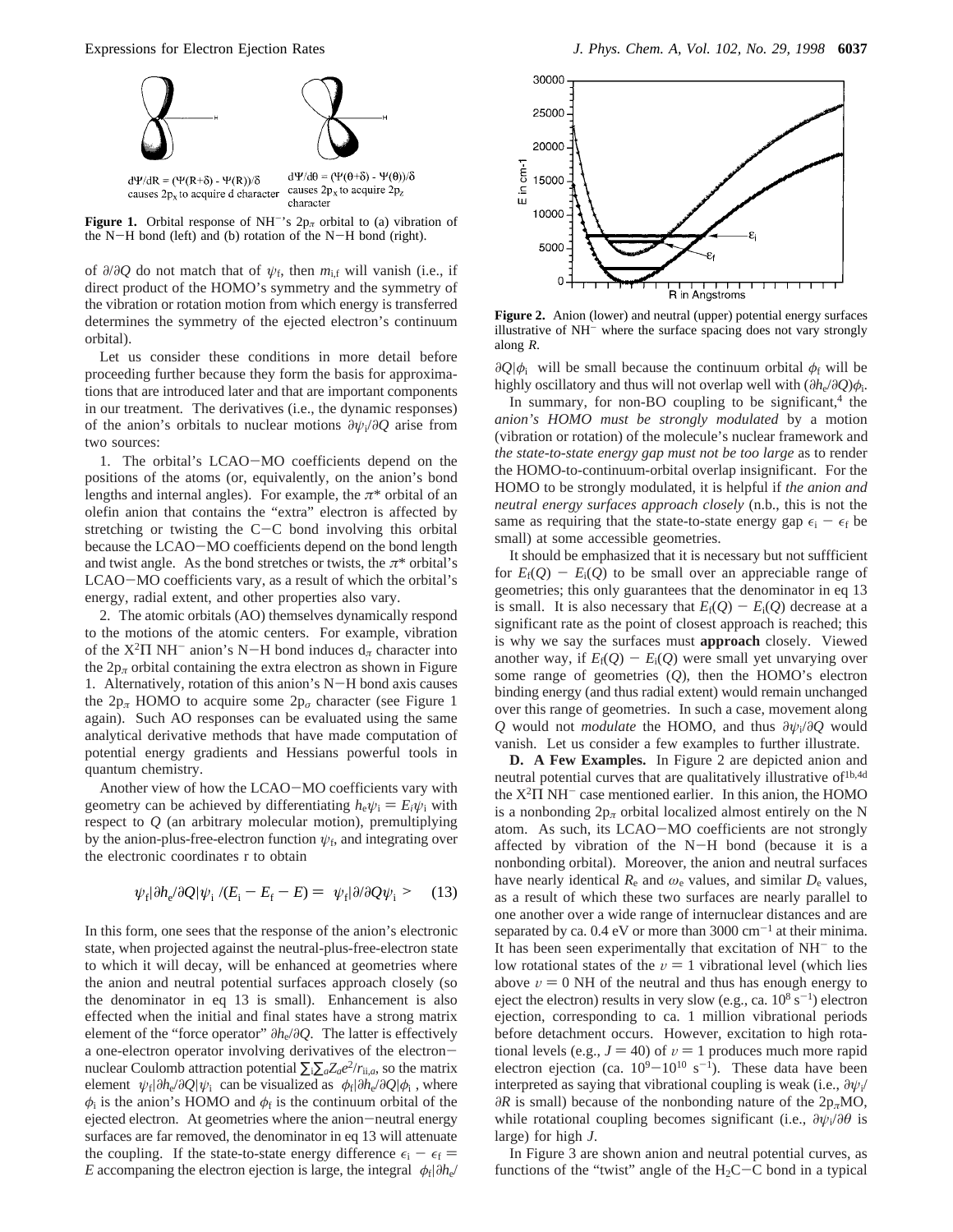

**Figure 3.** Anion (lower) and neutral (upper) potential energy surfaces illustrative of enolate cases where the surface spacing varies strongly along the H<sub>2</sub>C-C torsion angle  $\theta$  and becomes very small near  $\theta$  = 90°.

enolate anion<sup>2,4e</sup> such as acetaldehyde enolate  $H_2CCHO^-$ . Angles near  $\theta = 0$  correspond to geometries where the  $p_{\pi}$  orbital of the H<sub>2</sub>C moiety is delocalized over the two  $p_\pi$  orbitals of the neighboring C and O atoms, thus forming a delocalized *π* HOMO. At angles near  $\theta = 90^{\circ}$ , the p<sub>*π*</sub> orbital of the H<sub>2</sub>C group is no longer stabilizated by delocalization, so the HOMO's energy is much higher (as a result of which the anion-neutral surfaces *approach* closely). In this case, excitation of, for example,  $v = 7$  in the H<sub>2</sub>C-C torsional mode of the anion might be expected to produce electron ejection because  $v = 7$  of the anion lies above  $v = 0$  of the neutral. However, over the range of  $\theta$  values accessible to both the  $\nu = 7$  vibrational function of the anion and the  $v = 0$  function of the neutral, the anionneutral energy-surface gap is quite large (i.e.,  $E_f(Q) - E_i(Q)$ ) is large even though  $\epsilon_i - \epsilon_f$  is small). In contrast, excitation of v  $= 9$  of the anion could produce more rapid electron ejection (to  $v = 2$  of the neutral, but not to  $v = 0$  of the neutral) because for the  $v = 9 \rightarrow v = 2$  transition there are angles accessed by both  $v = 9$  anion and  $v = 2$  neutral vibrational functions for which  $E_f(Q) - E_i(Q)$  is small and changing; moreover, the stateto-state gap  $\epsilon_i - \epsilon_f$  is also small in this case.

The purpose of these examples and of considering the nature of the electronic non-BO matrix element was to prepare for critical approximations that are to be introduced. In particular

1. we will focus on transitions for which  $\epsilon_i - \epsilon_f$  is small; 2. we will focus on molecular deformations that most strongly *modulate* the anion's *HOMO*, so

3. we will focus on geometries *<sup>Q</sup>* near which *the anionneutral surface spacing is small and changing*.

#### **II. Time Correlation Function Expression for Rates**

Before dealing further with the non-Born-Oppenheimer case, it is useful to recall how one can cast other rate expressions, such as the rate of photon absorption<sup>7</sup> accompanying an electronic transition in a molecule, in terms of a Fourier transform of a time-dependent function that involves dynamical motions on the initial and final electronic states' potential energy surfaces.

**A. The Optical Spectroscopy Case.** *1. From Wentzel*-*Fermi Golden Rule to the Time Domain.* The expression for the rate  $R(s^{-1})$  of photon absorption due to coupling V between a molecule's electronic and nuclear charges and an electromagnetic field is given through first order in perturbation theory by the well-known Wentzel-Fermi "golden rule: formula:7,8

$$
R = (2\pi/\hbar)|\langle\psi_i\chi_i|V|\psi_i\chi_i\rangle|^2\delta(\epsilon_f - \epsilon_i - \hbar\omega)
$$
 (14)

Here,  $\psi_{i,f}$  and  $\chi_{i,f}$  are the initial and final state electronic and vibration-rotation state wave functions, respectively, and  $\epsilon_{\text{if}}$ are the respective state energies, which are connected via a photon of energy  $\hbar \omega$ . For a particular electronic transition (i.e., a specific choice for  $\psi_i$  and  $\psi_f$  and for a specific choice of *initial* vibration-rotation state), it is possible to obtain an expression for the *total* rate  $R_T$  of transitions from this particular initial state into all vibration-rotation states of the final electronic state. This is done by using the Fourier representation of the Dirac *δ* function

$$
\delta(\epsilon_{\rm f} - \epsilon_{\rm i} - \hbar \omega) = (1/2\pi\hbar) \int \exp[i t(\epsilon_{\rm f} - \epsilon_{\rm i} - \hbar \omega)/\hbar] dt
$$
\n(15)

and summing over the indices labelling the final vibrationrotation states *ø*<sup>f</sup>

$$
R_{\rm T} = (2\pi/\hbar) \sum_{f} (1/2\pi\hbar) \int \exp[i t(\epsilon_{\rm f} - \epsilon_{\rm i} - \hbar\omega)/\hbar] \times
$$

$$
\langle \psi \chi_{\rm i} | V | \psi_{\rm i} \chi_{\rm f} \rangle \langle \psi \chi_{\rm i} | V | \psi_{\rm i} \chi_{\rm f} \rangle^* \, \mathrm{d}t \tag{16}
$$

Next, one introduces the electronic transition matrix element (which may be the electric dipole matrix element, but need not be so restricted for the delelopment presented here)

$$
\mu_{i,f} = \langle \psi_f | V | \psi_i \rangle \tag{17}
$$

and uses the facts that the  $\psi_{i,f}$  are eigenfuncions of the electronic Hamiltonian  $h_e$  and that the  $\chi_{i,f}$  are eigenfuntions of the respective vibration-rotation Hamiltonia  $T + V_{i,f}(Q)$  belonging to the two electronic states having potential energies  $V_{i,f}(Q)$  and vibration-rotation kinetic energy  $T$  (both of which are functions of the molecule's atomic position coordinates collectively denoted *Q*)

$$
h_{\rm e}\psi_{\rm i,f} = V_{\rm i,f}(Q)\psi_{\rm i,f} \quad \text{and} \quad [T + V_{\rm i,f}(Q)]\chi_{\rm i,f} = \epsilon_{\rm i,f}\chi_{\rm i,f} \tag{18}
$$

These identities then allow  $R<sub>T</sub>$  to be rewritten as

$$
R_{\rm T} =
$$

$$
(2\pi/\hbar)\sum_{f}(1/2\pi\hbar)\int \exp[-it\omega]\langle\chi_{i}|\exp(-ith_{i}/\hbar)\mu_{i,f}^{*}|\chi_{f}\rangle \times
$$

$$
\langle\chi_{f}\exp(ith_{f}\hbar)|\mu_{i,f}|\chi_{i}\rangle dt \quad (19)
$$

In this form, the completeness of the  $\{\chi_f\}$ 

$$
\sum_{f} |\chi_{f}\rangle\langle\chi_{f}| = 1 \tag{20}
$$

can be used to eliminate the sum over the vibration-rotation states belonging to the final electronic state and thus express  $R<sub>T</sub>$  in the following manner:

$$
R_{\rm T} = (2\pi/\hbar)(1/2\pi\hbar) \int \exp[-it\omega] \langle \exp(ith_{i}/\hbar)\chi_{i}|\mu_{i,f}^{*} \times
$$
  
 
$$
\exp(ith_{f}\hbar)\mu_{i,f}|\chi_{i}\rangle dt \quad (21)
$$

The above expression is often visualized (and computed) $9$  in terms of the Fourier transform of the overlap of two time*propagated wa*V*e fuctions*:

(a) One function  $F_1$  is equal to the initial vibration-rotation function  $|\chi_i\rangle$  upon which the electronic transition perturbation  $\mu$ <sub>i,f</sub> acts, after which the resultant product function is propagated for a time *t* on the *final*-state's potential energy surface by using the propagator  $exp(ith_f/\hbar)$ .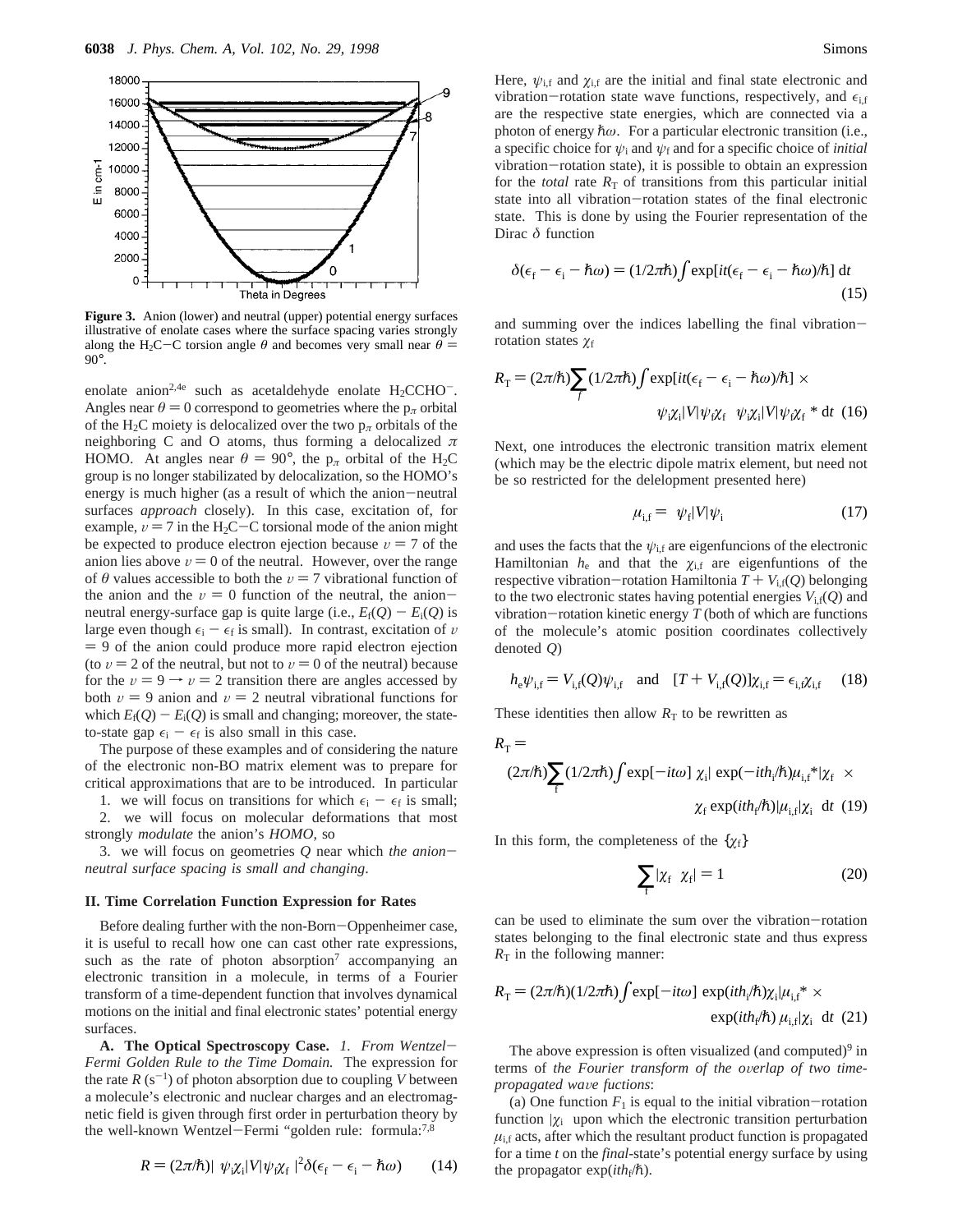(b) The second function  $F_2$  is equal to the initial vibrationrotation function  $|\chi_i\rangle$ , which is propagated for time *t* on the *initial*-state's potential energy surface using the propagator exp- (*ith*<sub>i</sub>/h) (which, of course simpy produces  $exp(it\epsilon_i/\hbar) \times |\chi_i\rangle$ ), after which the electronic transition perturbation  $\mu_{i,f}$  is allowed to act.

The overlap  $\langle F_2|F_1\rangle$  is then Fourier transformed at the energy  $\hbar\omega$  of the photon to obtain the rate  $R<sub>T</sub>$  of absorption of photons of frequency *ω*.

Before returning to the non-BO rate expression, it is important to note that, in this electronic-transition spectroscopy case, the perturbation (i.e., the photon's electromagnetic potential) appears explicitly only in the electronic  $\mu_{\text{if}}$  matrix element because this external field is purely an electronic operator. In contrast, in the non-BO case, the perturbation involves a *product of momentum operators*, one acting on the electronic wave function  $(P\psi_i)$  the second  $(P\psi_i/\mu)$  acting on the vibration/rotation wave function because the non-BO perturbation involves an explicit exchange of energy and momentum between the electrons and the nuclei rather than an absorption of energy and momentum from a photon. As a result, one has matrix elements of the form  $\langle \gamma_i | \langle \psi_i | P | \psi_f \rangle (P/\mu) \gamma_f \rangle$  in the non-BO case whereas one finds  $\langle \chi_i | \langle \psi_i | V | \psi_f \rangle | \chi_f \rangle$  in the spectroscopy case. A primary difference is that derivatives of the vibration/rotation functions appear in the former case (in  $(P/\mu)\chi$ ) while only  $\chi$  appears in the latter.

*2. The Semiclassical Approximation to RT.* The most classical (and hence, least quantum) approximation<sup>7</sup> is to ignore the fact that the nuclear-motion kinetic energy operator *T* does not commute with the potentials  $V_{i,f}$  and thus to write

$$
\exp(ith_{i,f}/\hbar) \simeq \exp(itT/\hbar) \exp(itV_{i,f}/\hbar) \tag{22}
$$

Inserting this into the above equation for  $R<sub>T</sub>$ , and also assuming that *T* also commutes with  $\mu_{i,f}$  (or that  $\mu_{i,f}$  does not depend significantly on geometry *Q*), gives

$$
R_{\rm T} = (2\pi/\hbar)(1/2\pi\hbar)\int \exp[-it\omega]\langle \chi_{\rm i}\exp(itV_{\rm i}/\hbar)|\mu_{\rm i,f}*\times
$$

$$
\exp(itV_{\rm f}/\hbar)|\mu_{\rm i,f}|\chi_{\rm i}\rangle\,\mathrm{d}t\tag{23}
$$

This treatment amounts to treating the nuclear motions fully classically while using quantum mechanics for the electronic motions. Carrying out the Fourier integral over time in eq 23 gives

$$
(1/2\pi\hbar)\int \exp\left(it(V_{\rm f}-V_{\rm i}-\hbar\omega)/\hbar\right]dt=\delta(V_{\rm f}-V_{\rm i}-\hbar\omega)
$$
\n(24)

This  $\delta$  function can be used in the expression for  $R<sub>T</sub>$  to constrain the multidimensional integral over vibration-rotation coordinates (denoted *Q*) to those specific values that obey the energy conservation condition

$$
\hbar \omega = V_{\text{f}}(Q) - V_{\text{i}}(Q) \tag{25}
$$

thereby yielding

$$
R_{\rm T} = (2\pi/\hbar)\langle \chi_{\rm i}|\mu_{\rm i,f}*\delta(V_{\rm f} - V_{\rm i} - \hbar\omega)\,\mu_{\rm i,f}|\chi_{\rm i}\rangle\qquad(26)
$$

This semiclassical (quantum electrons and classical nuclear motions) result can be interpreted as saying that  $R<sub>T</sub>$  is given as the norm of the function  $\mu_{i,f\chi_i}$  (consisting of the perturbation  $\mu_{i,f}$  acting on the initial vibration-rotation state) *constrained* to those regions of space that obey the condition  $\hbar \omega = V_f(Q)$  $-V_i(Q)$ . This condition is equivalent to constraining the integration to those regions where the change in classical



**Figure 4.** Anion (lowest) and neutral (second lowest at large *R*) potential energy surfaces arising in the photon absorption case. The curve that is highest in energy at large  $R$  is the anion surface that has been shifted upward in energy by the photon's energy  $\hbar\omega$  (which has been chosen to make  $\epsilon_f$  equal to  $\epsilon_i$  plus the photon's energy).

nuclear-motion kinetic energy in moving from the initial-state surface  $V_i$  to the final-state surface  $V_f$  is zero. One can visualize such geometies as those at which the upper potential energy surface  $V_f(Q)$  is intersected by the lower surface  $V_i(Q)$  once the lower surface is shifted to higher energy by an amount  $\hbar\omega$ . In Figure 4 is shown such an intersection between a  $V_f(Q)$ surface and a lower-state  $V_i(Q)$  surface that has been shifted upward in energy. In this example, transitions between the initial level  $\epsilon_i$  and the final level  $\epsilon_f$ , whose difference  $\epsilon_f - \epsilon_i =$  $\hbar\omega$  determines the energy shift, would occur at *R* values near where the two surfaces cross.

**B. The Non-Born**-**Oppenheimer Case.** *1. From Wentzel*-*Fermi Golden Rule to the Time Domain.* Let us now consider how similar the expression for rates of radiationless transitions induced by non-Born-Oppenheimer couplings can be made to the expressions given above for photon absorption rates. We begin with the corresponding<sup>6,4g</sup> Wentzel-Fermi "golden rule" expression given in eq 10 for the transition rate between electronic states  $\psi_{i,f}$  and corresponding vibrationrotation states  $\chi_{i,f}$  appropriate to the non-BO case:

$$
R = (2\pi/\hbar) \int |\langle \chi_{\rm i} | \langle \psi_{\rm i} | P | \psi_{\rm f} \rangle (P/\mu) \chi_{\rm f} \rangle|^2 \delta(\epsilon_{\rm f} + E - \epsilon_{\rm i}) \rho(E) \, \mathrm{d}E \tag{10}
$$

We recall that  $\epsilon_{\text{if}}$  are the vibration-rotation energies of the molecule in the anion and neutral molecule states, *E* denotes the kinetic energy carried away by the ejected electron, and the density of translational energy states of the ejected electron is  $\rho(E)$ . Also recall that we use the shorthand notation to symbolize the multidimensional derivative operators that arise in non-BO couplings and that embody the momentum exchange between the vibration/rotation and electronic degrees of freedom

$$
(P\psi_f)(P/\mu\chi_f) = \sum_a (-i\hbar \partial \psi_f / \partial R_a)(-i\hbar \partial \chi_f / \partial R_a) / m_a \quad (11)
$$

where  $R_a$  is one of the Cartesian coordinates  $(X_a, Y_a, Z_a)$  of the *a*th atom whose mass is *ma*.

In the event that some subset  ${Q_i}$  of internal vibration or rotation coordinates has been identified as inducing the radiationless transition,  $(P\psi_f)(P/\psi_f)$  would represent  $\sum_j(-i\hbar\partial\psi_f/\partial Q_j)$ -(-*i*p*∂ø*f/*∂Qj*)/(*µj*), where *µæ* is the reduced mass associated with the coordinate *Qj*. As indicated in the discussion of Section I.C, it is usually straightforward to identify which distortional modes need to be considered by noting which modes most strongly *modulate the anion's HOMO*. So, for the remainder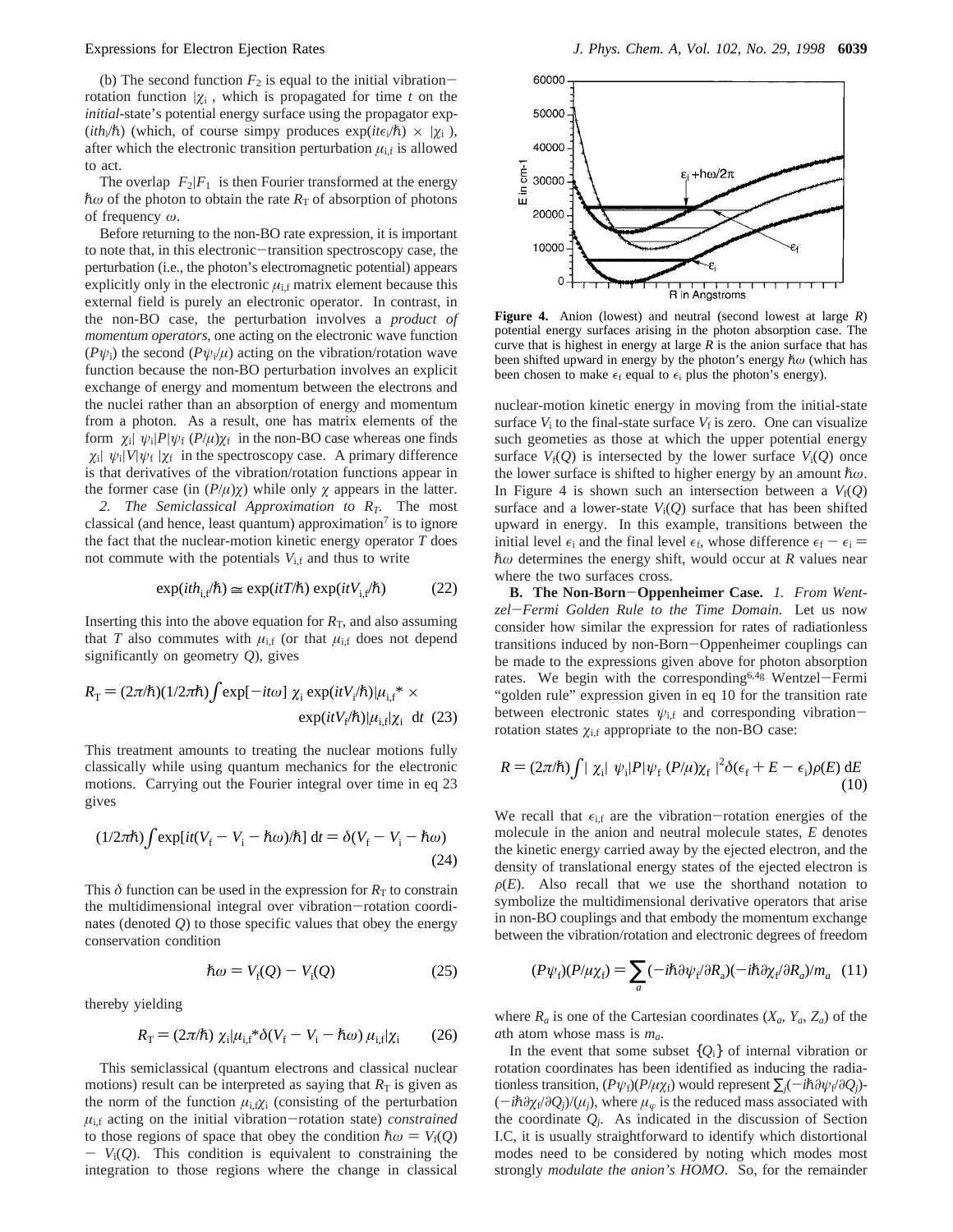of this work, we will assume that such active modes have been identified as a result of which the sum  $\sum_j(-i\hbar\partial\psi_j/\partial Q_j)(-i\hbar\partial\chi_j/\partial\psi_j)$  $\partial Q_i$ / $(\mu_i)$  will include only these modes. The integration over all of the other coordinates contained in the matrix element  $\langle \gamma_i |$ - $\langle \psi_i|P|\psi_f\rangle\langle P/\mu\rangle\chi_f\rangle$  in eq 10 can then be carried out (assuming the electronic element  $\langle \psi_i | P | \psi_f \rangle$  to not depend significantly on these coordinates) to produce an effective Franck-Condon-like factor (FC):

$$
\langle \chi_{i} | \langle \psi_{i} | P | \psi_{f} \rangle (P/\mu) \chi_{f} \rangle
$$
  
=  $\Pi_{j=\text{inactive}} \int dQ_{j} \langle \chi_{i,j} | \chi_{f,j} \rangle \Pi_{j=\text{active}} \int dQ_{j} \langle \chi_{i,j} | \langle \psi_{i} | P | \psi_{f} \rangle \times$   
 $(P/\mu) \chi_{f,j} \rangle$ 

$$
= \text{FC} \ \Pi_{j=\text{active}} \int dQ_j \, \langle \chi_{i,j} | \langle \psi_i | P | \psi_i \rangle \langle P | \mu \rangle \chi_{f,j} \rangle \tag{27}
$$

Since, by assumption, the anion and neutral molecule do not differ significantly in their geometries (and vibrational frequencies) along the coordinates contributing to the FC factor (otherwise, the anion-neutral energy gap would depend substantially on these modes), the FC factor is probably close to unity in magnitude. Hence, for the remainder of this paper, we will focus only on the active-mode part of this expression and will do so assuming only one such mode is operative (i.e., we treat one active mode at a time).

Introducing the electronic coupling matrix element

$$
m_{i,f} = \langle \psi_f | P | \psi_i \rangle \tag{28}
$$

which plays a role analogous to the  $\mu$ <sub>if</sub> of photon absorption theory, and realizing that *P* is a Hermitian operator, allows the non-BO rate *R* to be rewritten as

$$
R = (2\pi/\hbar) \int \langle (P/\mu) \chi_i | m_{i,f}^* | \chi_f \rangle \langle \chi_f | m_{i,f}(P/\mu) \chi_i \rangle \delta(\epsilon_f + E - \epsilon_i) \rho(E) dE \tag{29}
$$

If the Fourier integral representation of the  $\delta$  function is introduced and the sum over all possible final-state vibrationrotation states  $\{\chi_f\}$  is carried out, the *total* rate  $R_T$  appropriate to this non-BO case can be expressed as

$$
R_{\rm T} = (2\pi/\hbar) \sum_{\rm f} \int (1/2\pi\hbar) \int \exp[i t(\epsilon_{\rm f} - \epsilon_{\rm i} + E)/\hbar] \times
$$

$$
\langle (P/\mu) \chi_{\rm i} | m_{\rm i, \rm f}^* | \chi_{\rm f} \rangle \langle \chi_{\rm f} | m_{\rm i, \rm f} (P/\mu) \chi_{\rm i} \rangle \, \mathrm{d}t \, \rho(E) \, \mathrm{d}E \, (30)
$$

The next step is to replace  $(\epsilon_f + E) \langle \chi_f |$  by  $\langle \chi_f | (T + V_f + E)$  and  $(\epsilon_i)|\chi_i\rangle$  by  $|(T + V_i)\chi_i\rangle$  and to use  $\sum_f |\chi_f\rangle\langle\chi_f| = 1$ , which gives

$$
R_{\rm T} = (2\pi/\hbar) \int (1/2\pi\hbar) \int \rho(E) \langle m_{\rm i,f}(P/\mu) \exp(it(T + V_{\rm i})\hbar) \chi_{\rm i} |\exp(it(E + T + V_{\rm f})/\hbar) m_{\rm i,f}(P/\mu) \chi_{\rm i} \rangle \, \mathrm{d}t \, \mathrm{d}E \tag{31}
$$

In this form, the rate expression looks much like that given for the photon absorption rate in eq 21 but with  $m_{i,f}(P/\mu)$  replacing the molecule-photon transition matrix element  $\mu_{i,f}$ . As in the absorption case, one can view (and even compute)  $R<sub>T</sub>$  as the *Fourier transform of the o*V*erlap of two time-propagated functions*:

(a) The first  $F_1$  is the initial vibration-rotation state  $\chi_i$  upon which the non-BO perturbation  $m_{i,f}(P/\mu)$  acts after which propagation on the neutral molecule's potential surface  $V_f$  is effected via  $exp(it(T + V_f)/\hbar)$ .

(b) The second  $F_2$  is the initial function  $\chi_i$  which is propagated on the anion's surface  $V_i$  via  $exp(it(T + V_i)/\hbar)$  (producing, of course,  $\exp(it\epsilon_i/\hbar)$   $\chi_i$ ) after which the perturbation  $m_{i,f}(P/\mu)$  is allowed to act.

The time-dependent overlap  $\langle F_2|F_1\rangle$  is then Fourier transformed at energy  $E = \epsilon_i - \epsilon_f$  and multiplied by the density of states  $\rho(E)$  appropriate to the electron ejected with kinetic energy *E*.

It should be noted that to use the above time-domain formulas for *computing* rates, one would need an efficient means of propagating wave packets on the neutral and anion surfaces that would be valid for longer times than are needed in the optical spectroscopy case. Why? Because, in the non-BO situation, the  $\langle F_2|F_1\rangle$  product is multiplied by  $exp(iEt/\hbar)$  and then integrated over time. In the spectroscopy case,  $\langle F_2|F_1\rangle$  is multiplied by  $exp(-i\omega t)$  and integrated over time. In the former case, *E* corresponds to a small energy difference  $E = \epsilon_i - \epsilon_f$ , whereas  $\hbar \omega$  is equal to the energy of the optical spectroscopic transition. Hence, short-time propagators give sufficiently accurate  $\langle F_2|F_1\rangle$  functions to use in the spectroscopy case, but longer time propagations will be needed in the non-BO case.

*2. The Simplest Semiclassical Approximation Fails in the Non-BO Case.* If one attempts to follow the photon absorption derivation and make the assumption that the nuclear-motion kinetic energy operator *T* commutes with  $V_{\text{if}}$  and with  $m_{\text{if}}$  (n.b., *T* does commute with  $P/\mu$ , the following expression is obtained for  $R_T$ :

$$
R_{\rm T} = (2\pi/\hbar) \int (1/2\pi\hbar) \int \rho(E)
$$

$$
\langle m_{\rm i,f}(P/\mu) \exp(it(V_{\rm i})\hbar) \chi_{\rm i} \vert \exp(it(E + V_{\rm f})\hbar) m_{\rm i,f}(P/\mu) \chi_{\rm i} \rangle \, \mathrm{d}t \, \mathrm{d}E
$$
(32)

The Fourier integral over time can be carried out, and one obtains

$$
R_{\rm T} = (2\pi/\hbar) \int \rho(E) \langle m_{\rm i,f}(P/\mu) \chi_{\rm i} | \delta(V_{\rm f} + E - V_{\rm i}) m_{\rm i,f}
$$
  

$$
(P/\mu) \chi_{\rm i} \rangle \, dE \tag{33}
$$

For anions that are electronically bound, the anion's electronic energy *V*i(*Q*) lies *below* the neurtral molecule's electronic energy  $V_f(Q)$  as depicted in Figures 2-4. Hence, because *E* is a positive quantity, there are no geometries for which the argument of the *δ* function in the above expression vanishes and, as a result, the non-BO rate cannot be cast in terms of shifted intersecting energy surfaces as can the photon absorption rate.

Therefore, the simplest classical treatment in which the propagator  $exp(it(T + V)\hbar)$  is approximated in the product form  $\exp(it(T)/\hbar)$  exp(*it*(*V*)/ $\hbar$ ) and the nuclear kinetic energy *T* is conserved during the "transition" produces a nonsensical approximation to the non-BO rate. This should not be surprising because (a) in the photon absorption case, the photon induces a transition in the electronic degrees of freedom that subsequently cause changes in the vibration-rotation energy, while (b) in the non-BO case, the electronic and vibration-rotation degrees of freedom must *simultaneously* interchange energy and momentum and/or angular momentum, which is impossible to do without the nuclei recoiling.

*3. A Semiquantum Approximation That Works.* The matrix element occuring in the non-BO rate equation

$$
M = \langle m_{i,f}(P/\mu) \exp(it(T + V_i)/\hbar) \chi_i | \exp(it(E + T + V_f)/\hbar) m_{i,f}(P/\mu)\chi_i \rangle
$$
 (34)

can more fruitfully be handled by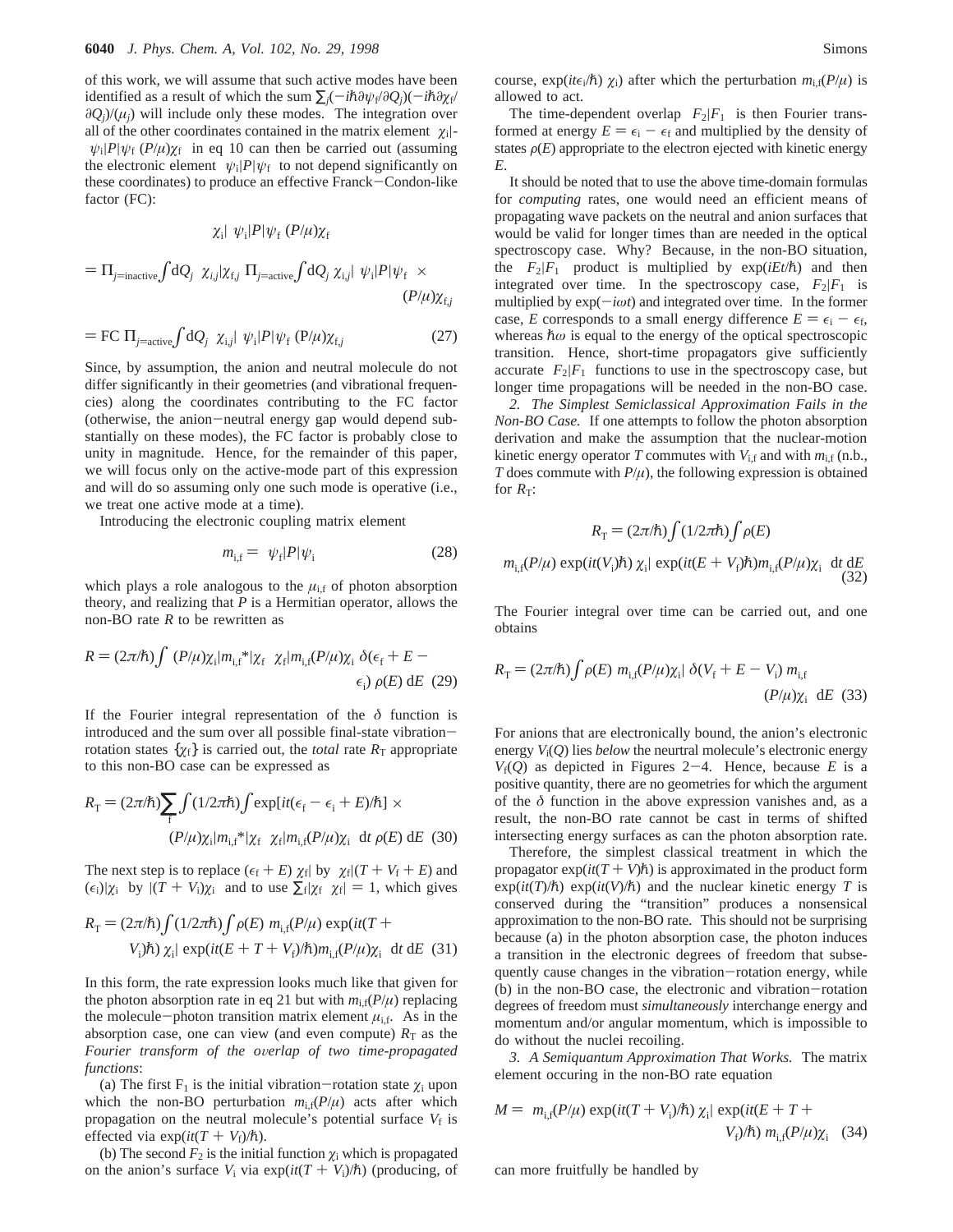(a) replacing  $exp(it(T + V_i)/\hbar) \chi_i$  by the exact quantum equivalent  $exp(it(\epsilon_i)\hbar)\chi_i$  and

(b) approximating  $exp(it(E + T + V_f)/\hbar)$  by  $exp(it(E + T)/\hbar)$  $\hbar$ ) exp(*it*( $V_f$ )/ $\hbar$ ), thus achieving

$$
M = \langle m_{i,f}(P/\mu) \exp(it(\epsilon_i)/\hbar)\chi_i | \exp(it(E+T)/\hbar) \times
$$
  
 
$$
\exp(it(V_f)m_{i,f}(P/\mu)\chi_i) \quad (35)
$$

Now introducing completeness relations in the forms ∫d*p* |*p*〉-  $\langle p| = 1$  and  $\int dQ |Q \rangle \langle Q| = 1$  and using  $(T + V_i) \chi_i = \epsilon_i \chi_i$  allows *M* to be written as

$$
M = \int dQ' \int dQ \int dp \langle m_{i,f}(P/\mu) \exp(it(\epsilon_i)/\hbar) \chi_i | Q' \rangle \times
$$
  

$$
\langle Q'|p \rangle \exp(it(E + T_{\text{class}})/\hbar) \langle p|Q \rangle \times
$$
  

$$
\langle Q| \exp(it(V_f(Q)/\hbar) m_{i,f}(P/\mu) \chi_i \rangle \quad (36)
$$

Here *T*class is the eigenvalue of the *Q*-coordinate's kinetic energy operator *T* in the momentum eigenbasis  $\{|p\rangle\}$ ,  $T_{\text{class}} = (p^2/2\mu_Q)$ , and  $\langle Q'|p\rangle = (2\pi\hbar)^{-1/2} \exp(ipQ'/\hbar)$  is the coordinate representation of the momentum eigenfunction along the active *Q* coordinate.

The integration over time can be carried out and gives the following expression for the total rate:

$$
R_{\rm T} = (2\pi/\hbar) \int \rho(E) \int \mathrm{d}Q' \int \mathrm{d}Q \int \mathrm{d}p \, \langle m_{\rm i,f}(P/\mu) \chi_{\rm i} | Q' \rangle \times
$$
  

$$
\langle Q'|p \rangle \delta(T_{\rm class} + E + V_{\rm f}(Q) - \epsilon_{\rm i}) \langle p|Q \rangle \langle Q|m_{\rm i,f}(P/\mu) \chi_{\rm i} \rangle \mathrm{d}E
$$
  
(37)

Since the energy  $E$  is restricted to match the state-to-state energy differences  $E = \epsilon_i - \epsilon_f$ , the integral over d*E* in eq 37 can be replaced by a sum over accessible final-state  $\epsilon_f$  values multiplied by the spacing between neighboring such states ( $dE_f = \epsilon_f$  –  $\epsilon_{f-1}$ :

$$
R_{\rm T} = (2\pi/\hbar) \sum_{\rm f} \rho(\epsilon_{\rm i} - \epsilon_{\rm f}) \, dE_{\rm f} \int dQ' \int dQ \int d\rho \times
$$
  

$$
\langle m_{\rm i,\rm f}(P/\mu) \chi_{\rm i} |Q'\rangle \langle Q'|p\rangle \delta(T_{\rm class} + V_{\rm f}(Q) - \epsilon_{\rm f}) \langle p|Q\rangle \times
$$
  

$$
\langle Q| m_{\rm i,\rm f}(P/\mu) \chi_{\rm i} \rangle \quad (38)
$$

In this form, which is analogous to eq 26 in the photon absorption case, the rate is expressed as a sum over the neutral molecule's vibration-rotation states to which the specific initial state having energy  $\epsilon_i$  can decay of (a) a translational state density  $\rho$  multiplied by (b) the expectation value of an integral kernel  $\Delta$  whose coordinate representation is

$$
\Delta(Q', Q) =
$$
  

$$
\int dp |Q'\rangle m_{i,f}(Q') \langle Q'|p\rangle \delta(p^2/2\mu_Q + V_f(Q) - \epsilon_f) \langle p|Q\rangle m_{i,f}(Q) \langle Q| (39)
$$

with the expectation value taken for the function  $\psi = |(P/\mu)\chi_i\rangle$ equal to the anion's initial vibration-rotation state acted on by  $P/\mu$  (in the harmonic approximation,  $P/\mu\chi$ <sub>i</sub> would yield a combination of functions of one higher and one lower quantum of vibration or rotation). Another way to view eq 38 is as an integral over *Q* and *Q'* of  $\langle m_{i,f}(P/\mu) \chi_i | Q' \rangle^* \langle Q | m_{i,f}(P/\mu) \chi_i \rangle$ multiplied by the (nondiagonal) representation in *Q* space of the  $\delta(T + V_f(Q) - \epsilon_f)$  operator, which is diagonal in momentum space and equal to  $\delta(p^2/2\mu_Q + V_f(Q) - \epsilon_f)$  but which must be transformed using coordinate space using  $\langle Q'|p \rangle$  and  $\langle p|Q \rangle$ .

The integral operator ∆(*Q*′, *Q*) can be recast in a different form by carrying out the integration over the *p* variable in eq

39. Doing so and substituting the result back into the rate expression gives

$$
R_{\rm T} = (2\pi/\hbar) \sum_{\rm f} \rho(\epsilon_{\rm i} - \epsilon_{\rm f}) \, dE_{\rm f} \int dQ' \int dQ \times
$$

$$
\langle m_{\rm i,f}(P/\mu)\chi_{\rm i}|Q'\rangle \frac{1}{\pi\hbar} \cos\{[Q' - Q]\sqrt{2\mu_{Q}(\epsilon_{\rm f} - V_{\rm f}(Q))}/\hbar\} \frac{\mu_{Q}}{\sqrt{2\mu_{Q}(\epsilon_{\rm f} - V_{\rm f}(Q))}} \langle Q|m_{\rm i,f}(P/\mu)\chi_{\rm i}\rangle
$$
(40)

The quantity  $\{2\mu_Q(\epsilon_f - V_f(Q))\}^{1/2}$  is the classical momentum along the  $Q$  coordinate with energy  $\epsilon_f$  moving on the *neutral* molecule's surface  $V_f(Q)$ , so  $\mu_Q$  divided into this is the speed of movement at  $Q_0$  on the neutral molecule's surface.

Bearing in mind the discussion of the nature of the electronic non-BO matrix elements  $m_{i,f}(Q)$  given in Section I.C, the above rate expression can be further approximated by constraining *Q*′ and *Q* to the region  $Q' = Q = Q_0$  where the anion and neutral surfaces approach most closely

$$
m_{\text{i,f}}(Q) = \delta(Q - Q_0)m^* \tag{41}
$$

where the quantity  $m^*$  is the integral representing the total strength of the  $m_{\text{if}}$  coupling concentrated at the geometry  $Q_0$ :  $m^* = fm_{i,f}(Q) dQ$ . Introducing this approximation into eq 40 allows  $R<sub>T</sub>$  to be written in its simplest form as

$$
R_{\rm T} = (2\pi/\hbar) \sum_{\rm f} \rho(\epsilon_{\rm i} - \epsilon_{\rm f}) \, dE_{\rm f} \left\{ (P/\mu) \chi_{\rm i}(Q_0) \right\}^2 \rangle |m^*|^2 \frac{1}{\pi \hbar v_0}
$$
\n(42)

where  $v_0$  is the velocity along the  $Q$  coordinate at the geometry *Q*<sup>0</sup>

$$
v_0 = \frac{2\mu_Q(\epsilon_f - V_f(Q_0))}{\mu_Q} \tag{43}
$$

and  $|m_1^*|^2$  is the square of the integrated electronic non-BO matrix element introduced above (n.b.,  $|m^*|^2$  has units of (g)  $\rm cm^2/s)^2$ ).

The expression shown in eq 42 for the rate of ejection of electrons from a specified initial vibration-rotation state  $\chi_i(Q)$ induced by non-BO coupling to all accessible neutral-moleculeplus-free-electron final states (labeled f) gives this rate as:

1. A sum over all final vibration-rotation states  $\epsilon_f$  lying below  $\epsilon_i$  for which the geometry  $Q_0$  is within the classically allowed region of the corresponding vibration-rotation wave function  $\chi_f(Q)$  (so that  $\nu_0$  is real) of

2. the modulus squared of the function  $m^*(P/\mu)\chi_i$  evaluated at  $O<sub>0</sub>$ 

3. multiplied by the state density  $\rho(\epsilon_i - \epsilon_f) dE_f$  for the ejected electron and multiplied by  $(2\pi/\hbar)(1/\pi\hbar)$ , and finally

4. divided by the speed  $v_0$  of passage through  $Q_0$ .

### **III. Summary**

The rate of ejection of electrons from anions induced by non-BO couplings can be expressed rigorously and quantum mechanically as a Fourier transform of an overlap function between two functions